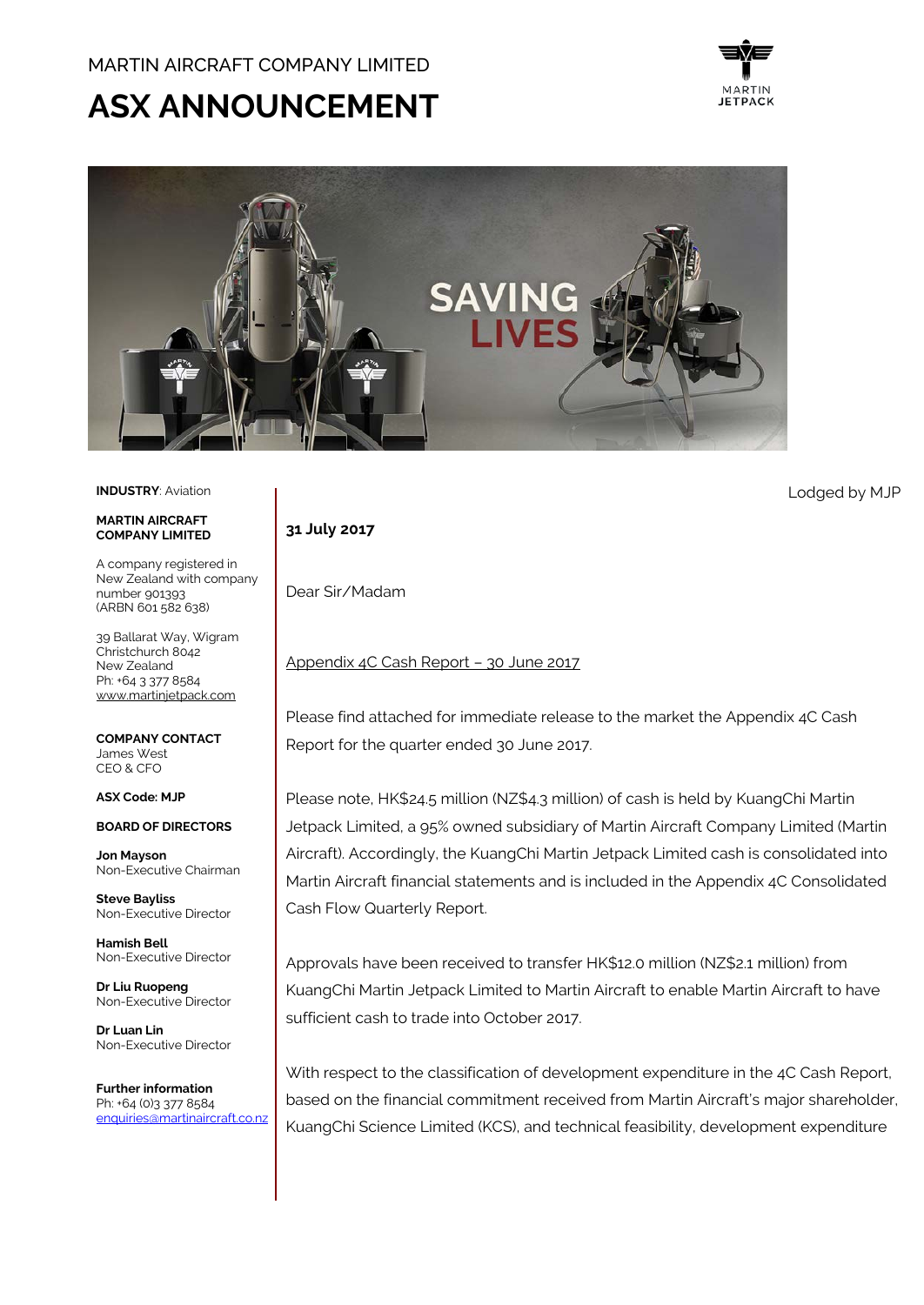had been classified as Cash Flows from Investing Activities under other non-current assets. As notified to the market on 14 June 2017, some uncertainties have arisen with respect to the commercial viability of the current engine programme and the Company has been notified by KCS that they do not wish to provide further capital to the business until a viable commercial pathway for the aircraft can be determined in more detail and until control of the Martin Aircraft Board is established. The accounting standard requirements to continue to capitalise development expenditure as an intangible asset and classify development expenditure as Cash Flows from Investing Activities are no longer met. As a result, development expenditure has been classified in Cash Flows from Operating Activities as research and development expenditure in the quarter. This is an accounting classification and has no impact on cash on hand.

Consolidated cash on hand at 30 June 2017 is NZ\$9.76 million.

Yours faithfully

WWest

**James West CEO**

## **ABOUT THE MARTIN AIRCRAFT COMPANY LIMITED**

The Martin Aircraft Company has evolved to become the world leader in jetpack development and commercialisation. Initially conceived to be the ultimate in personal transportation, the Martin Jetpack's potential for alternative applications soon became clear and led the company to refocus its vision to include being part of the global crusade to save and improve lives.

The Martin Jetpack has the pedigree of design ingenuity and innovation for which New Zealand is renowned. Designed with the goal to be the world's safest light aircraft, its potential applications span first response, search and rescue, military operations and commercial operations. It has the capability to be used in both a manned and unmanned capacity, which makes it the world's smallest and most practical Optionally Piloted Hovering Air Vehicle (OPHAV).

More detailed information about Martin Aircraft and the Martin Jetpack is available at www.martinjetpack.com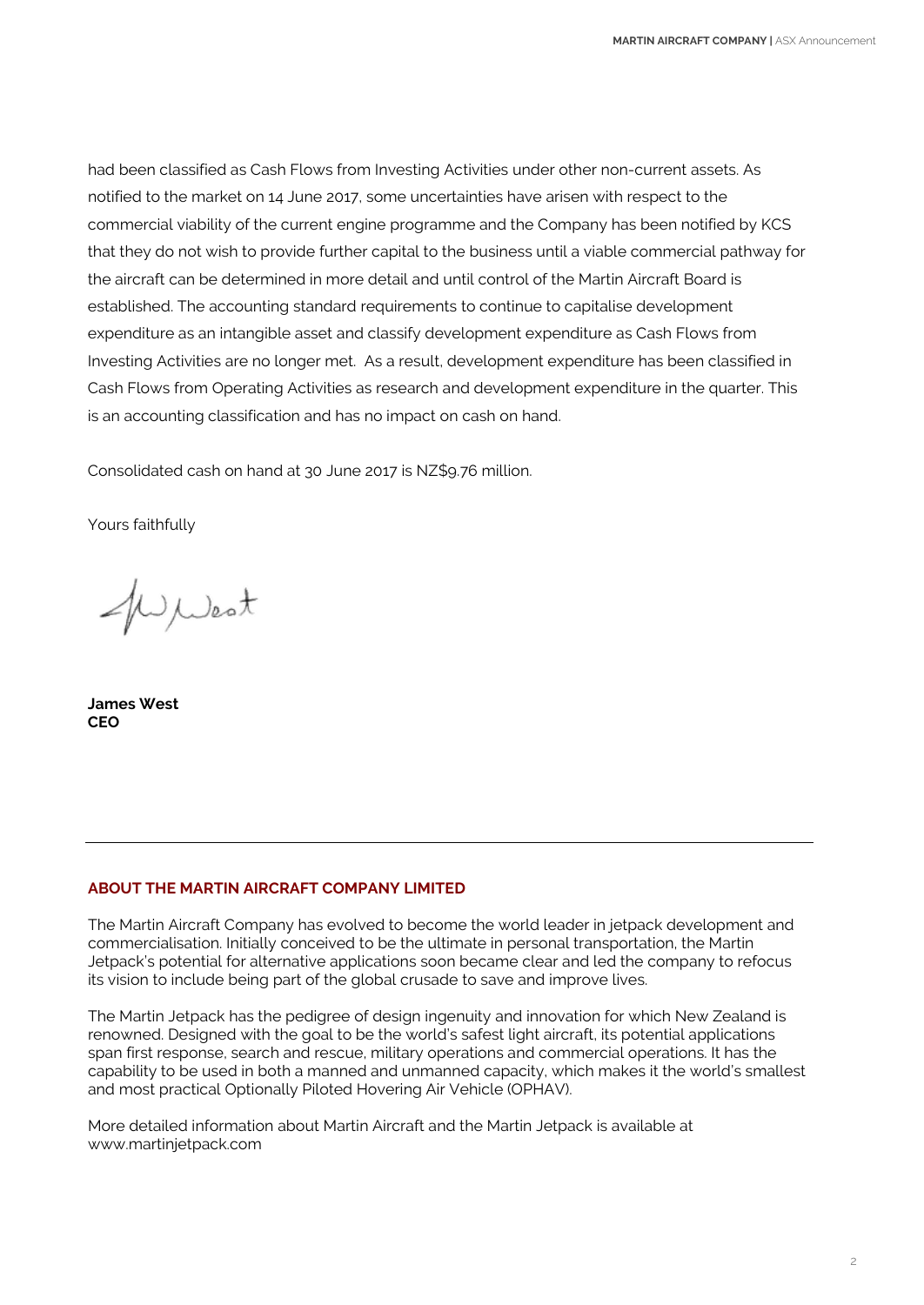## **Appendix 4C**

## **Quarterly report for entities subject to Listing Rule 4.7B**

## **Name of entity**

Martin Aircraft Company Limited

901393 / 601 582 638 30 June 2017

**NZ Company number /ARBN Quarter ended ("current quarter")**

| <b>Consolidated statement of cash flows</b> |                                                                    | <b>Current quarter</b><br>\$NZ'000 | Year to date<br>$(12$ months)<br>\$NZ'000 |
|---------------------------------------------|--------------------------------------------------------------------|------------------------------------|-------------------------------------------|
| 1.                                          | Cash flows from operating activities                               |                                    |                                           |
| 1.1                                         | Receipts from customers                                            |                                    | 1,290                                     |
| 1.2                                         | Payments for                                                       |                                    |                                           |
|                                             | research and development<br>(a)                                    | (3, 198)                           | (3,265)                                   |
|                                             | product manufacturing and operating<br>(b)<br>costs                | 24                                 | (94)                                      |
|                                             | advertising and marketing<br>(c)                                   | (55)                               | (329)                                     |
|                                             | leased assets<br>(d)                                               | (114)                              | (483)                                     |
|                                             | staff costs<br>(e)                                                 | (692)                              | (4, 127)                                  |
|                                             | (f)<br>administration and corporate<br>costs/other working capital | (126)                              | (3,681)                                   |
| 1.3                                         | Dividends received                                                 |                                    |                                           |
| 1.4                                         | Interest and other items of a similar nature<br>received           | 51                                 | 569                                       |
| 1.5                                         | Interest and other costs of finance paid                           |                                    |                                           |
| 1.6                                         | Income taxes refunded/(paid)                                       | (18)                               | (78)                                      |
| 1.7                                         | Other (provide details if material)                                | $\overline{2}$                     | 13                                        |
| 1.8                                         | Net cash from / (used in) operating<br>activities                  | (4, 126)                           | (10, 185)                                 |

|     |     | Cash flows from investing activities |     |  |
|-----|-----|--------------------------------------|-----|--|
| 2.1 |     | Payments to acquire:                 |     |  |
|     | (a) | property, plant and equipment        | (84 |  |
|     | (b) | businesses (see item 10)             |     |  |
|     | (C) | investments                          |     |  |
|     | (d) | intellectual property                | (32 |  |
|     | (e) | other non-current assets             |     |  |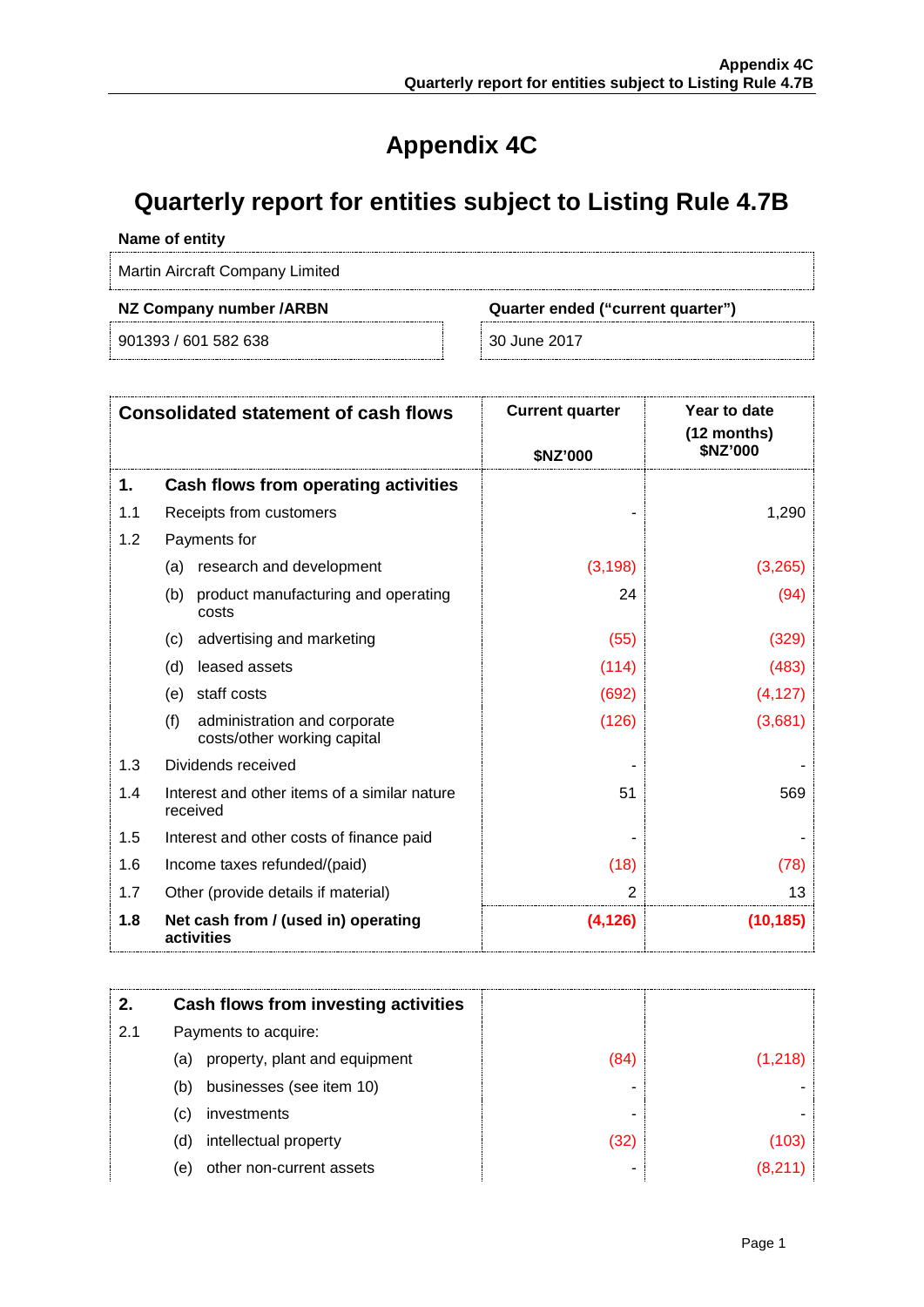| <b>Consolidated statement of cash flows</b> |                                                   | <b>Current quarter</b><br><b>SNZ'000</b> | Year to date<br>(12 months)<br>\$NZ'000 |
|---------------------------------------------|---------------------------------------------------|------------------------------------------|-----------------------------------------|
| 2.2                                         | Proceeds from disposal of:                        |                                          |                                         |
|                                             | property, plant and equipment<br>(a)              |                                          |                                         |
|                                             | businesses (see item 10)<br>(b)                   |                                          |                                         |
|                                             | (c)<br>investments                                |                                          |                                         |
|                                             | intellectual property<br>(d)                      |                                          |                                         |
|                                             | other non-current assets<br>(e)                   |                                          |                                         |
| 2.3                                         | Cash flows from loans to other entities           |                                          |                                         |
| 2.4                                         | Dividends received (see note 3)                   |                                          |                                         |
| 2.5                                         | Other (provide details if material)               |                                          |                                         |
| 2.6                                         | Net cash from / (used in) investing<br>activities | (116)                                    | (9.532)                                 |

| 3.   | Cash flows from financing activities                                           |  |
|------|--------------------------------------------------------------------------------|--|
| 3.1  | Proceeds from issues of shares                                                 |  |
| 3.2  | Proceeds from issue of convertible notes                                       |  |
| 3.3  | Proceeds from exercise of share options                                        |  |
| 3.4  | Transaction costs related to issues of<br>shares, convertible notes or options |  |
| 3.5  | Proceeds from borrowings                                                       |  |
| 3.6  | Repayment of borrowings                                                        |  |
| 3.7  | Transaction costs related to loans and<br>borrowings                           |  |
| 3.8  | Dividends paid                                                                 |  |
| 3.9  | Other (provide details if material)                                            |  |
| 3.10 | Net cash from / (used in) financing<br>activities                              |  |

|     | Net increase / (decrease) in cash and<br>cash equivalents for the period |          |           |
|-----|--------------------------------------------------------------------------|----------|-----------|
| 4.1 | Cash and cash equivalents at beginning of<br>quarter/year to date        | 14,198   | 29,631    |
| 4.2 | Net cash from / (used in) operating<br>activities (item 1.8 above)       | (4, 126) | (10, 185) |
| 4.3 | Net cash from / (used in) investing activities<br>(item 2.6 above)       | (116)    | (9.532    |
| 4.4 | Net cash from / (used in) financing activities<br>(item 3.10 above)      |          |           |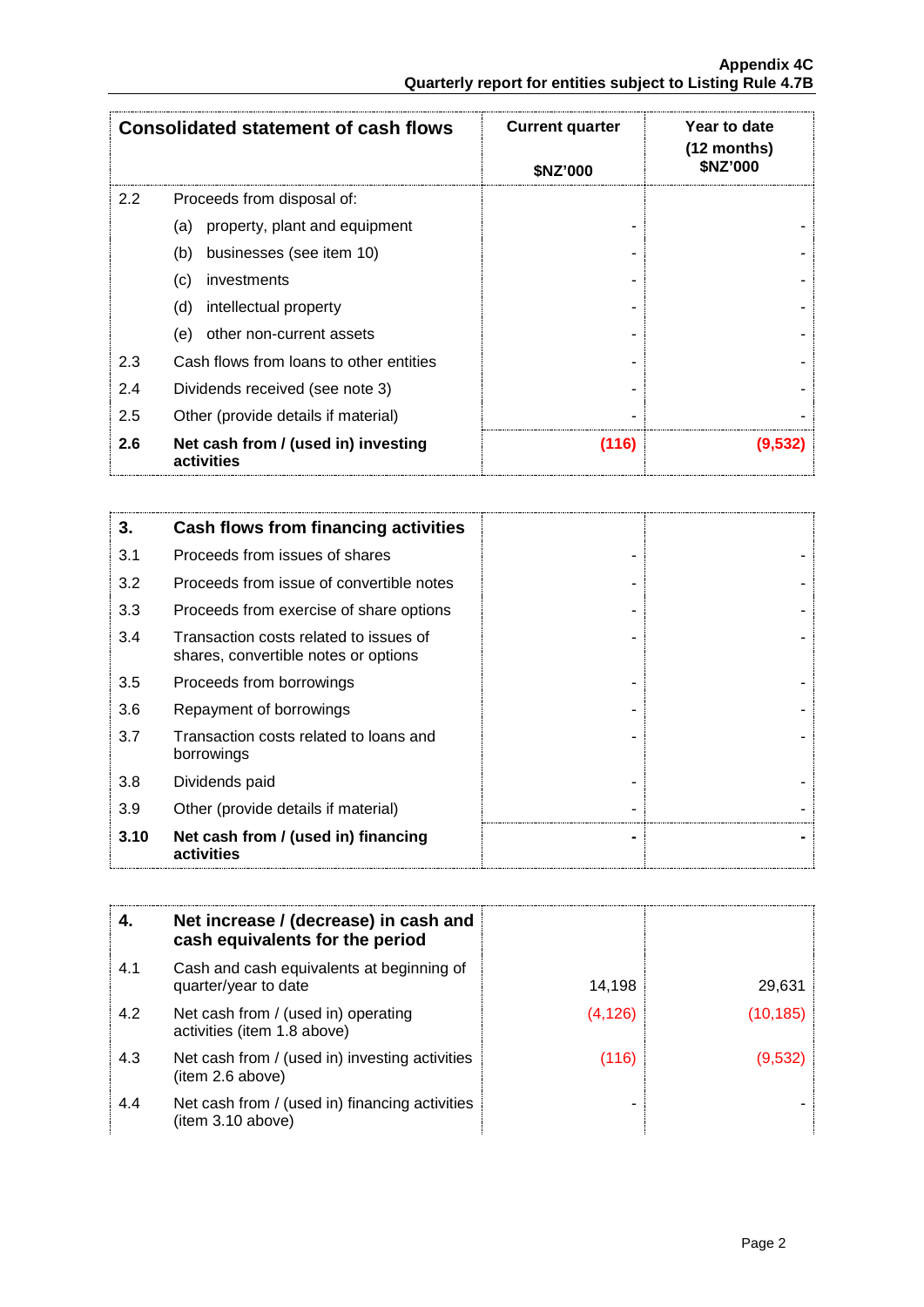| <b>Consolidated statement of cash flows</b> |                                                      | <b>Current quarter</b><br>\$NZ'000 | Year to date<br>(12 months)<br>\$NZ'000 |
|---------------------------------------------|------------------------------------------------------|------------------------------------|-----------------------------------------|
| 4.5                                         | Effect of movement in exchange rates on<br>cash held |                                    |                                         |
| 4.6                                         | Cash and cash equivalents at end of<br>quarter       | 9.759                              | 9.759                                   |

| 5.  | Reconciliation of cash and cash<br>equivalents<br>at the end of the quarter (as shown in the<br>consolidated statement of cash flows) to the<br>related items in the accounts | <b>Current quarter</b><br>\$NZ'000 | <b>Previous quarter</b><br>\$NZ'000 |
|-----|-------------------------------------------------------------------------------------------------------------------------------------------------------------------------------|------------------------------------|-------------------------------------|
| 5.1 | <b>Bank balances</b>                                                                                                                                                          | 1.262                              | 3,464                               |
| 5.2 | Call deposits                                                                                                                                                                 | 8.497                              | 10.734                              |
| 5.3 | <b>Bank overdrafts</b>                                                                                                                                                        |                                    |                                     |
| 5.4 | Other (provide details)                                                                                                                                                       |                                    |                                     |
| 5.5 | Cash and cash equivalents at end of<br>quarter (should equal item 4.6 above)                                                                                                  | 9,759                              | 14.198                              |

## **6.** Payments to directors of the entity and their associates

- 6.1 Aggregate amount of payments to these parties included in item 1.2
- 6.2 Aggregate amount of cash flow from loans to these parties included in item 2.3
- 6.3 Include below any explanation necessary to understand the transactions included in items 6.1 and 6.2
- **7. Payments to related entities of the entity and their associates**
- 7.1 Aggregate amount of payments to these parties included in item 1.2
- 7.2 Aggregate amount of cash flow from loans to these parties included in item 2.3
- 7.3 Include below any explanation necessary to understand the transactions included in items 7.1 and 7.2

| <b>Current quarter</b><br>\$NZ'000 |    |
|------------------------------------|----|
|                                    | 57 |
|                                    |    |

| <b>Current quarter</b><br>\$NZ'000 |  |
|------------------------------------|--|
|                                    |  |
|                                    |  |
|                                    |  |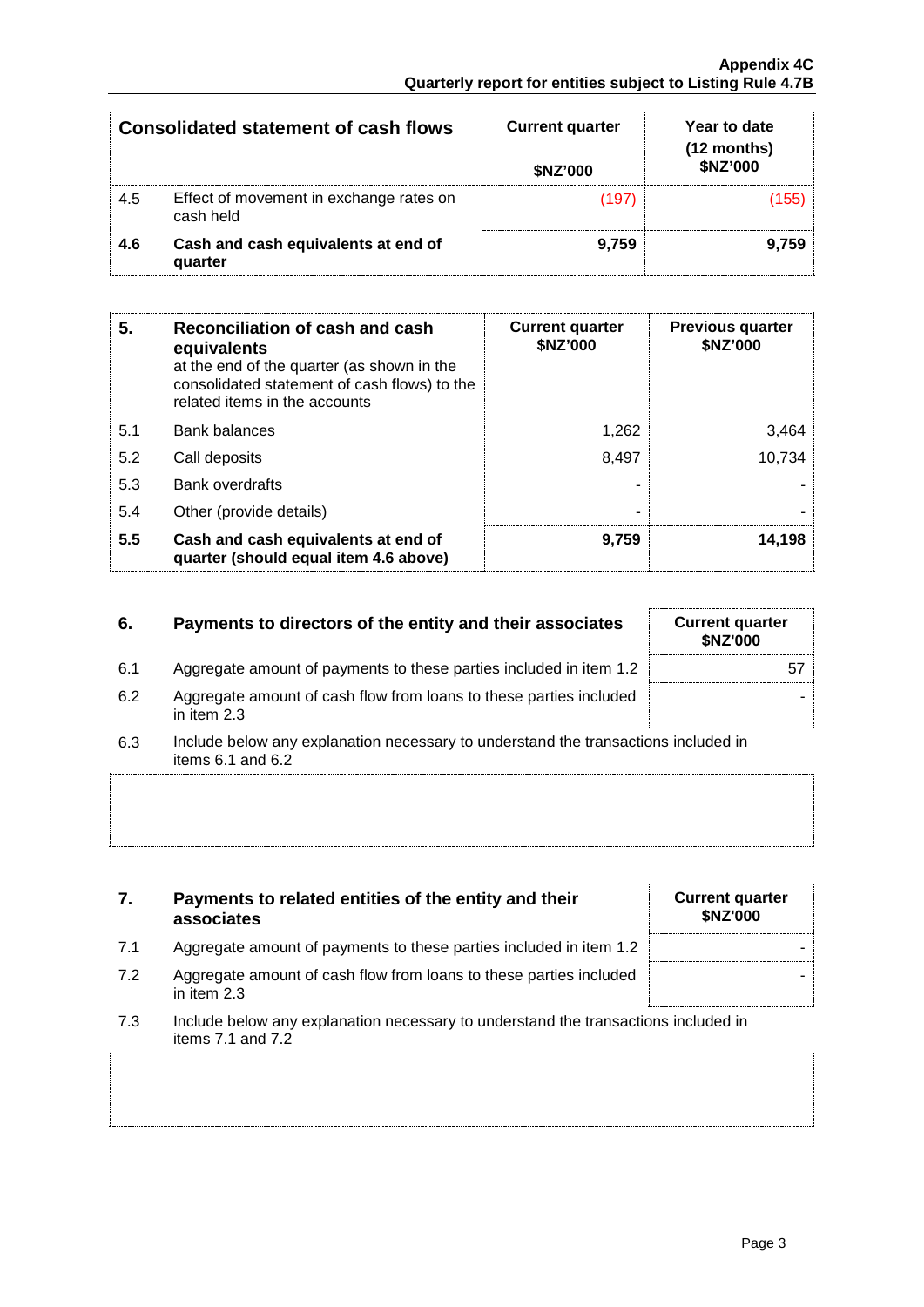| 8. | <b>Financing facilities available</b> |
|----|---------------------------------------|
|    | Add notes as necessary for an         |
|    | understanding of the position         |

- 8.1 Loan facilities
- 8.2 Credit standby arrangements
- 8.3 Other (please specify)

| <b>Total facility amount</b><br>at quarter end<br>\$NZ'000 | Amount drawn at<br>quarter end<br>\$NZ'000 |
|------------------------------------------------------------|--------------------------------------------|
|                                                            |                                            |
|                                                            |                                            |
|                                                            |                                            |

8.4 Include below a description of each facility above, including the lender, interest rate and whether it is secured or unsecured. If any additional facilities have been entered into or are proposed to be entered into after quarter end, include details of those facilities as well.

| 9.   | <b>Estimated cash outflows for next quarter</b> | <b>SNZ'000</b> |
|------|-------------------------------------------------|----------------|
| 9.1  | Research and development                        | 2,374          |
| 9.2  | Product manufacturing and operating costs       | 156            |
| 9.3  | Advertising and marketing                       | 76             |
| 9.4  | Leased assets                                   | 115            |
| 9.5  | Staff costs                                     | 627            |
| 9.6  | Administration and corporate costs              | 317            |
| 9.7  | Other (provide details if material)             | 222            |
| 9.8  | Disposal of Fixed Assets                        | (350           |
| 9.10 | <b>Total estimated cash outflows</b>            | 3.537          |

|      | Acquisitions and disposals of<br>business entities<br>(items $2.1(b)$ and $2.2(b)$ above) | <b>Acquisitions</b> | <b>Disposals</b> |
|------|-------------------------------------------------------------------------------------------|---------------------|------------------|
| 10.1 | Name of entity                                                                            |                     |                  |
| 10.2 | Place of incorporation or<br>registration                                                 |                     |                  |
| 10.3 | Consideration for acquisition or<br>disposal                                              |                     |                  |
| 10.4 | Total net assets                                                                          |                     |                  |
| 10.5 | Nature of business                                                                        |                     |                  |